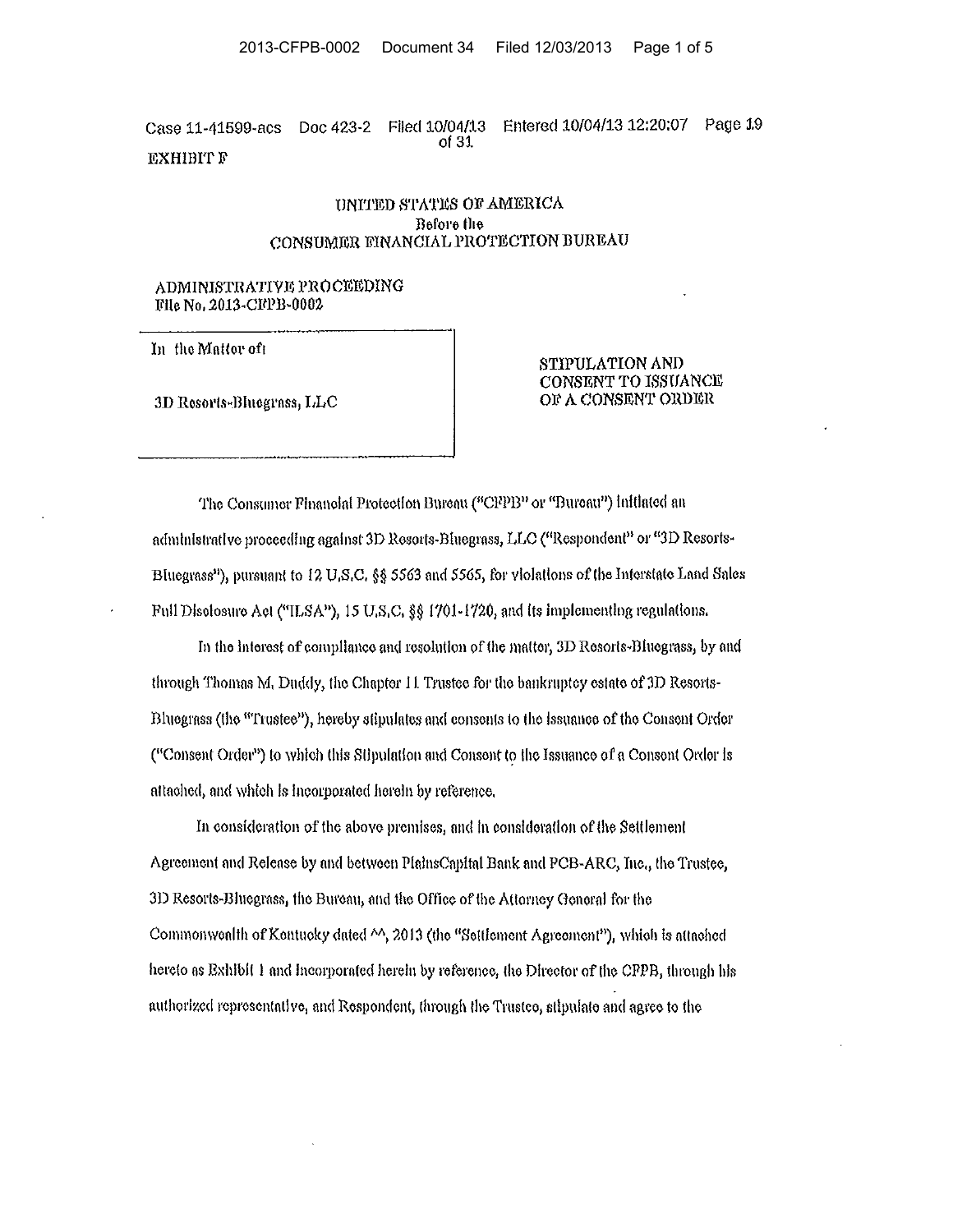Entered 10/04/13 12:20:07 Page 20 Filed 10/04/13 Case 11-41599-acs Doc 423-2 of  $31$ 

following:

#### Jurisdietion

1. The CFPB has jurisdiction over this matter pursuant to Sections 1053 and 1055 of the Consumer Financial Protection Act ("CFPA"), 12 U.S.C. §§ 5563 and 5565.

### Consont

- 2. Respondent agrees to the Issuance of the Consent Order, Respondent admits the CFPB's jurisdiction over Respondent and the subject matter of this action.
- 3. Respondent agrees that the Consent Order shall be deemed an "order issued with the consent of the person concerned" under 12 U.S.C. § 5563(b)(4), and agrees that the Consent Order shall become a final order, effective upon Issuance, and shall be fully enforceable by the CFPB under 12 U.S.C. §§ 5563(d)(1) and 5565.
- 4. Respondent enters into this Stipulation and Consent to the Issuance of a Consent Order voluntarily,
- 5. Bxcept as set forth in the Settlement Agreement and the release by the CFPB in connection therewith, Respondent acknowledges that no promise or representation has been made by the CPPB or any momber, officer, employee, agent, or representative of the CFPB, with regard to any eriminal liability or eivil liability outside of this action that may have arisen or may arise from the facts underlying this action or immunity from any such criminal Hability.
- 6. The Consent Order shall be given collateral estoppel offect against Respondent, without further proof, in any proceeding before the CFPB or in any subsequent civil litigation by the CPPB to enforce the Consent Order or its rights to any payment or monetary judgment under the Consent Order.
- 7. The terms and provisions of this Stipulation and the Consent Order shall be binding upon. and lnure to the benefit of, the parties hereto and their successors in interest. Nothing in this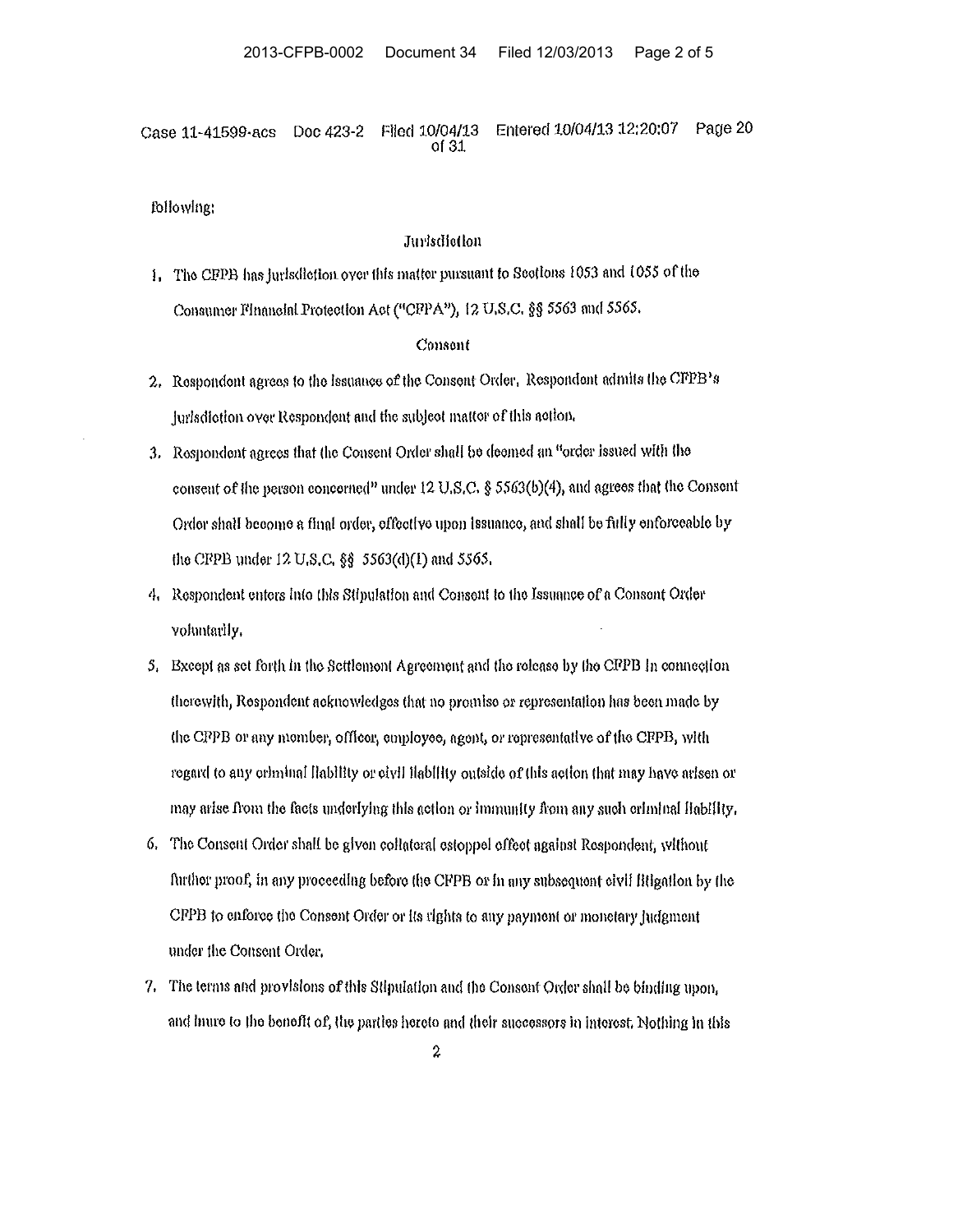Case 11-41599-acs Doc 423-2 Filed 10/04/13 Entered 10/04/13 12:20:07 Page 21  $of 31$ 

Stipulation or the Consent Order, express or implied, shall give to any person or entity, other than the partles hereto, and their successors hereunder, any benefit or any legal or equitable right, remedy, or claim under this Stipulation or the Consent Order.

8. Respondent agrees that the CFPB may present the Consent Order to the CFPB Director for signature and entry without further notice.

### Walvers

- 9. Respondent, by consenting to this Stipulation, hereby walves:
	- a. Any right to service of the Consent Order, and agrees that issuance of the Consent Order will constitute notice to the Respondent of its terms and conditions;
	- b. Any objection to the jurisdiction of the CFPB, including, without limitation, under section 1053 of the Dodd-Frank Act:
	- o. All hearings under the statutory provisions under which the proceeding has been instituted; the filing of proposed findings of fact and conclusions of law; proceedings before, and a recommended decision by, a hearing officer; all posthearing procedures; and any other procedural right available under 12 U.S.C. § 5563 or 12 CFR Part 1081;
	- d. The right to seek any administrative or judicial review of the Consent Order;
	- e. Any claim for fees, costs or expenses against the CFPB, or any of its agents or employees, and any other governmental entity, related in any way to this enforcement matter or the Consent Order, whether arising under common law or under the terms of any statute, including, but not fimited to the Equal Access to Justice Act and the Small Business Regulatory Enforcement Falmess Act of 1996;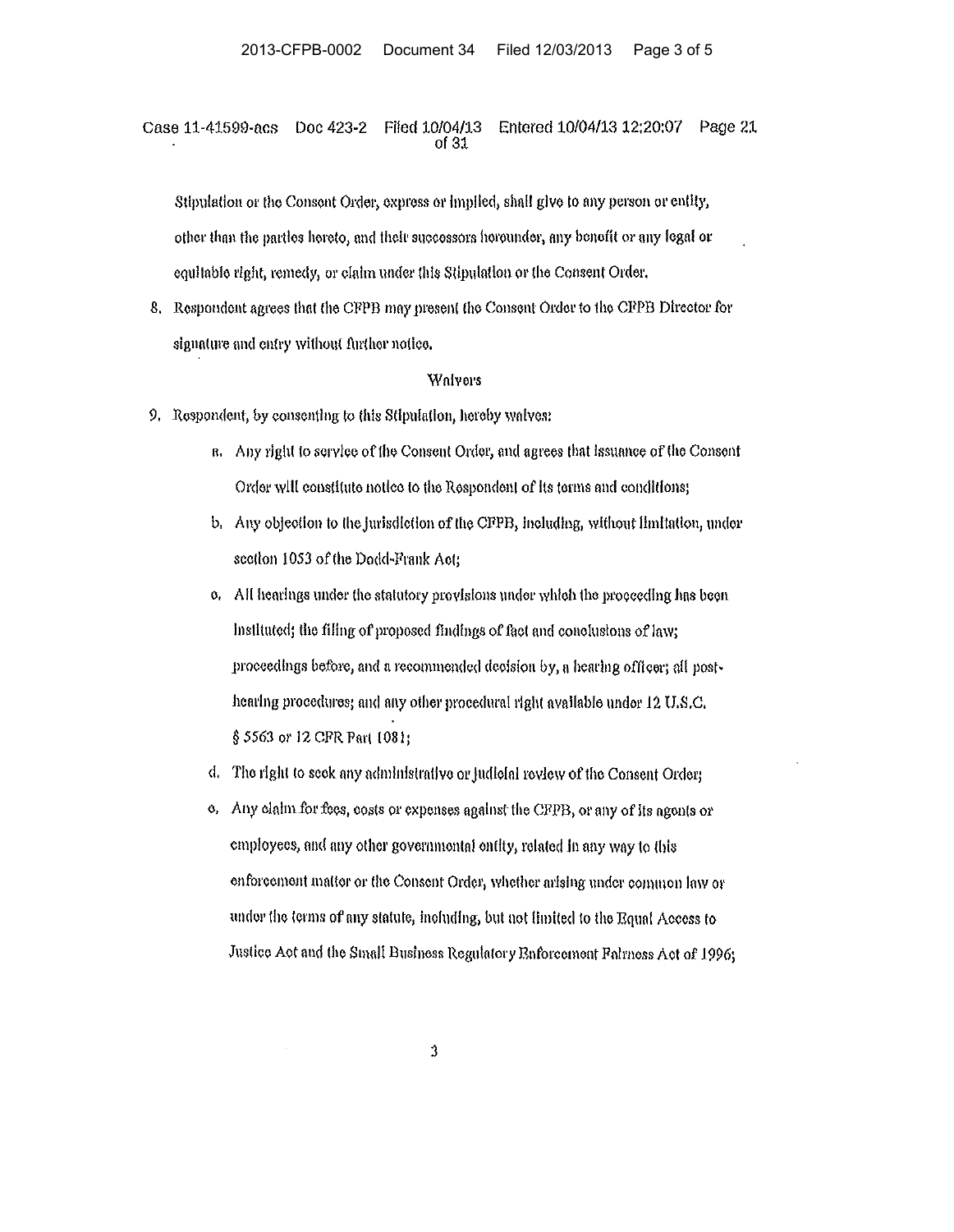Filed 10/04/13 Entered 10/04/13 12:20:07 Page 22 Doc 423-2 Case 11-41599-acs of  $31$ 

> for those purposes, Respondent agrees that Respondent is not the provalitug party In this action because the parties have reached a good faith settlement;

- f. Any other right to challenge or contest the validity of the Consent Order;
- g. Such provisions of the CFPB's rules or other requirements of law as may be construed to prevent any CFPB employee from participating in the preparation of, or advising the Director as to, any order, opinion, finding of fact, or conclusion of law to be entered in connection with this Stipulation or the Consent Order; and
- h. Any right to olaim bias or projudgment by the Director based on the consideration of or discussions concerning settlement of all or any part of the proceeding.

# CONSUMER FINANCIAL PROTECTION **BUREAU**

| Date: $\frac{1}{2}$ Date: $\frac{1}{2}$ Date: $\frac{1}{2}$ Date: $\frac{1}{2}$ Date: $\frac{1}{2}$ Date: $\frac{1}{2}$ Date: $\frac{1}{2}$ Date: $\frac{1}{2}$ Date: $\frac{1}{2}$ Date: $\frac{1}{2}$ Date: $\frac{1}{2}$ Date: $\frac{1}{2}$ Date: $\frac{1}{2}$ Date: $\frac{1}{2$ | $\frac{1}{2}$ By: |
|----------------------------------------------------------------------------------------------------------------------------------------------------------------------------------------------------------------------------------------------------------------------------------------|-------------------|
|                                                                                                                                                                                                                                                                                        |                   |
|                                                                                                                                                                                                                                                                                        |                   |
|                                                                                                                                                                                                                                                                                        |                   |

# THOMAS M. DUDDY, TRUSTEE OF 3D RESORTS-BLUEGRASS, LLC

Date:  $\angle t = \sqrt{2}$   $\frac{9}{2}$   $\angle$   $\frac{2}{9}$   $\angle$ 

By A. M. Durford Taxes Factory Printed Name: There at the Back Title: 700 Tales 2010